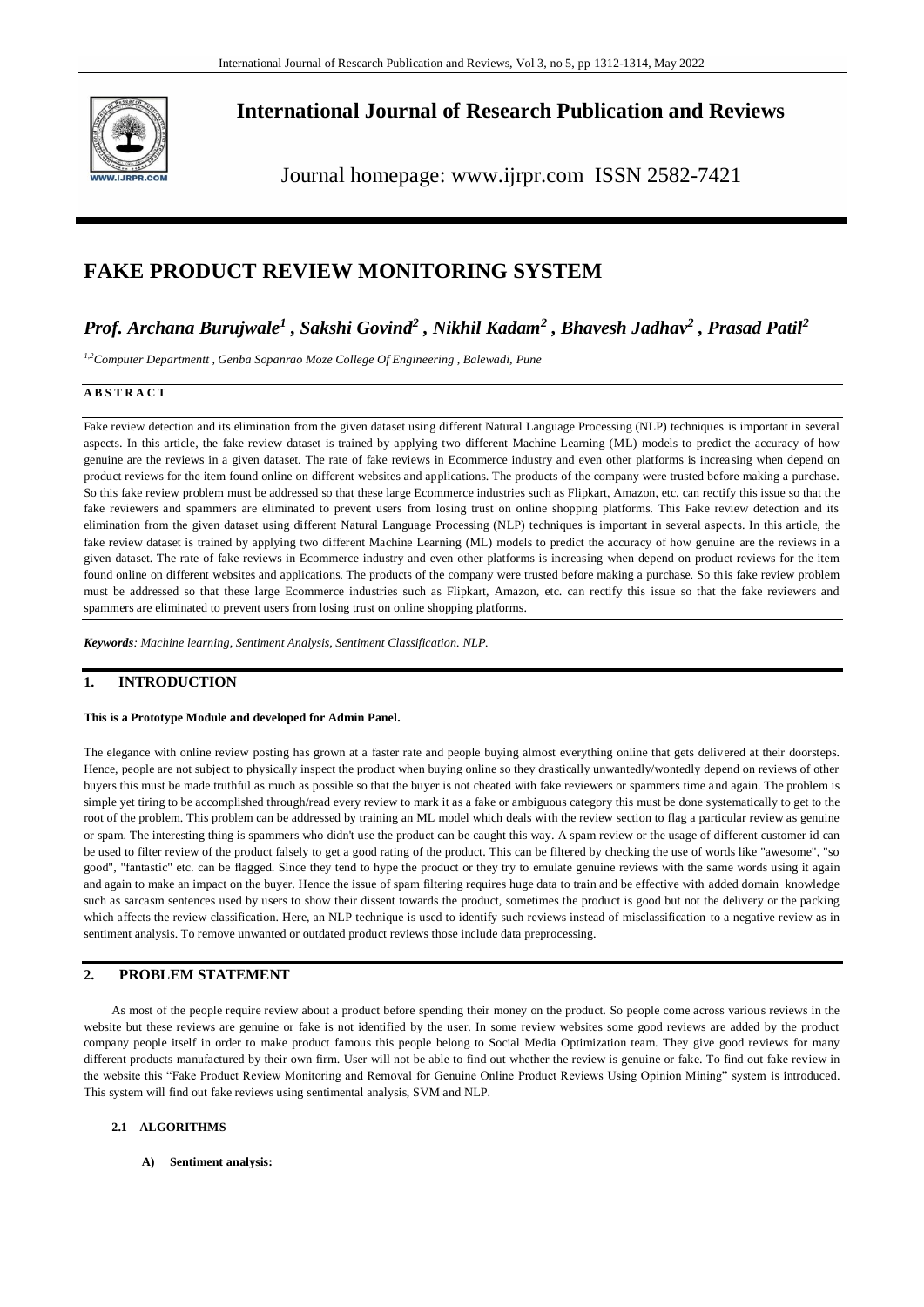[Sentiment](https://www.geeksforgeeks.org/twitter-sentiment-analysis-using-python/) [analysis](https://www.geeksforgeeks.org/twitter-sentiment-analysis-using-python/) [is](https://www.geeksforgeeks.org/twitter-sentiment-analysis-using-python/) the process of classifying whether a block of text is positive, negative, or, neutral. Sentiment analysis is contextual mining of words which indicates the social sentiment of a brand and also helps the business to determine whether the product which they are manufacturing is going to make a demand in the market or not. The goal which Sentiment analysis tries to gain is to analyze people's opinion in a way that it can help the businesses expand. It focuses not only on polarity (positive, negative & neutral) but also on emotions (happy, sad, angry, etc.). It uses various Natural Language Processing algorithms such as Rule-based, Automatic, and Hybrid.

Sentiment analysis tasks typically combine two different tasks:

- 1. Identifying sentiment expressions, and
- 2. Determining the polarity(sometimes called valence) of the expressed sentiment. These tasks are closely related as the purpose of most works is to determine whether a sentence bears a positive or a negative (implicit or explicit) opinion about the target of the sentiment.

#### **B) SVM ( SUPPORT VECTOR MACHINE) :**

Support Vector Machine or SVM is one of the most popular Supervised Learning algorithms, which is used for Classification as well as Regression problems. However, primarily, it is used for Classification problems in Machine Learning. The goal of the SVM algorithm is to create the best line or decision boundary that can segregate n-dimensional space into classes so that we can easily put the new data point in the correct category in the future.

 Support vector machines are a set of supervised learning methods used for classification, regression, and outliers detection. All of these are common tasks in machine learning.

#### **2.2 WORKING:**

#### **Admin:**

- **Admin Login**: Admin login to the system using his admin ID and password.
- **Add product:-** Admin will add product to the system.
- **Delete product**:- Admin will be able to delete the product from the system
- **View Transaction:** Admin can view transaction done by the user.
- **Statistics:**-Admin can determine overall statistics of reviews.
- **Delete Review**:- Admin will remove the review which tracked by the system as fake.

#### **User:**

- User once access the system, user can view product and can post review about the product.
- User can purchase the product using Dummy payment process.
- System will check whether the user review is fake or genuine using algorithms.

#### **Result:**

The Main objective of this project is to find the Fake Reviews given to the product. User can add the review to product by purchasing or without purchasing the product. User can view the product in Product section and if he likes the product he can add that product to the cart .In the cart the user can directly add the feedback/review without purchasing the product ie. Fake review that can be positive or Negative, the User can buy the product using dummy payment process and after buying the product he/she can state the feedback for the product according to their convenience. i.e. Original and it can be classified as positive or negative by specifying it's feedback. Using sentiment.

When the user has given the feedback/review, then the admin will check that the feedback is original or fake. And can also be further classified into positive or negative .Admin can also be able to remove the fake feedback/review from the Database.

#### **Analyzing the reviews:**

- **Case 1:** User Purchases the Product and gives Positive Review-Original Review (Positive).
- **Case 2:** User Purchases the Product and gives Negative Review-Original Review (Negative).
- **Case 3:** Without Purchasing the Product if the user gives Positive Review-Fake Review (Positive).
- **Case 4:** Without Purchasing the Product if the user gives Negative Review-Fake Review (Negative)